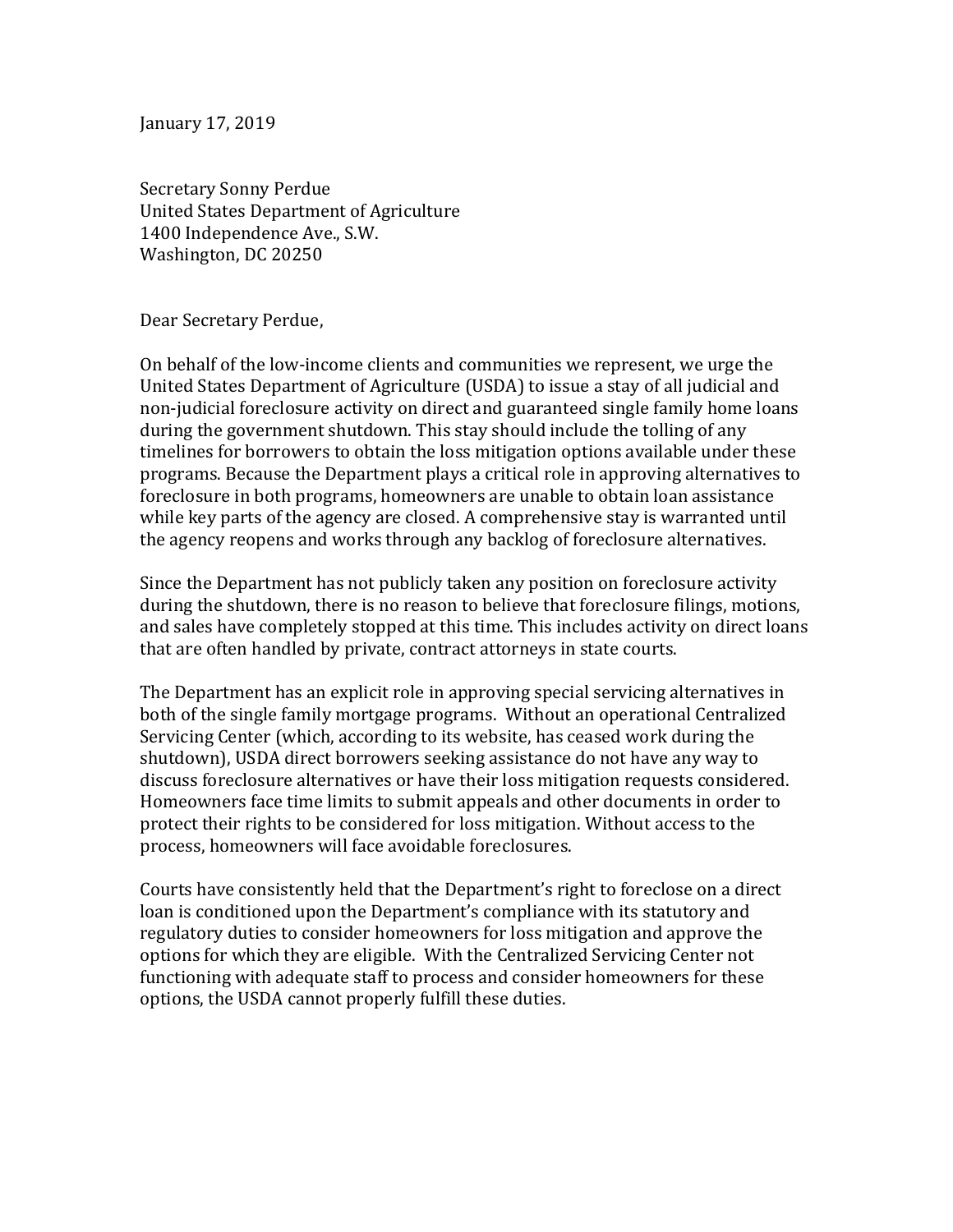For guaranteed loan borrowers, servicers who do not have a waiver must obtain USDA approval of loss mitigation options. If foreclosure timelines continue to run without the USDA available to consider loss mitigation requests from such servicers, the resulting delays in review are likely to lead to foreclosures on borrowers who qualify for a foreclosure alternative. While Consumer Financial Protection Bureau rules requiring a pause in the foreclosure process may help some borrowers who have submitted complete applications, they will not cover everyone who needs help. Moreover, since the USDA cannot now timely approve requests for assistance and since the agency has not issued any guidance on the shutdown, servicers may consider the borrower requests to be stale and require that borrowers resubmit information for review, which could cause significant problems for borrowers facing foreclosure timelines.

In many U.S. federal court districts the Department of Justice (DOJ) has already requested stays of proceedings in which the DOJ represents a federal agency. The federal courts are routinely approving these stay requests. In light of the stays of actions in which the DOJ represents a federal agency such as the USDA directly in federal courts, it is appropriate that proceedings in which the USDA is a party but is represented by contract counsel in federal and state courts also should be stayed. Given the unavailability of the Department's key loss mitigation staff, the Department cannot participate appropriately in foreclosure litigation in any forum.

In order to avoid unnecessary foreclosures on borrowers who would have received assistance but for the government shutdown, we urge the Secretary to issue a stay on foreclosure activity and toll borrower deadlines during (and for a reasonable period following) the shutdown.

Sincerely,

Advocates for Basic Legal Equality, Inc. (Ohio)

Americans for Financial Reform Education Fund

California Reinvestment Coalition

Center for NYC Neighborhoods

Center for Responsible Lending

Connecticut Fair Housing Center

Consumer Action

Empire Justice Center (New York)

(cont'd)